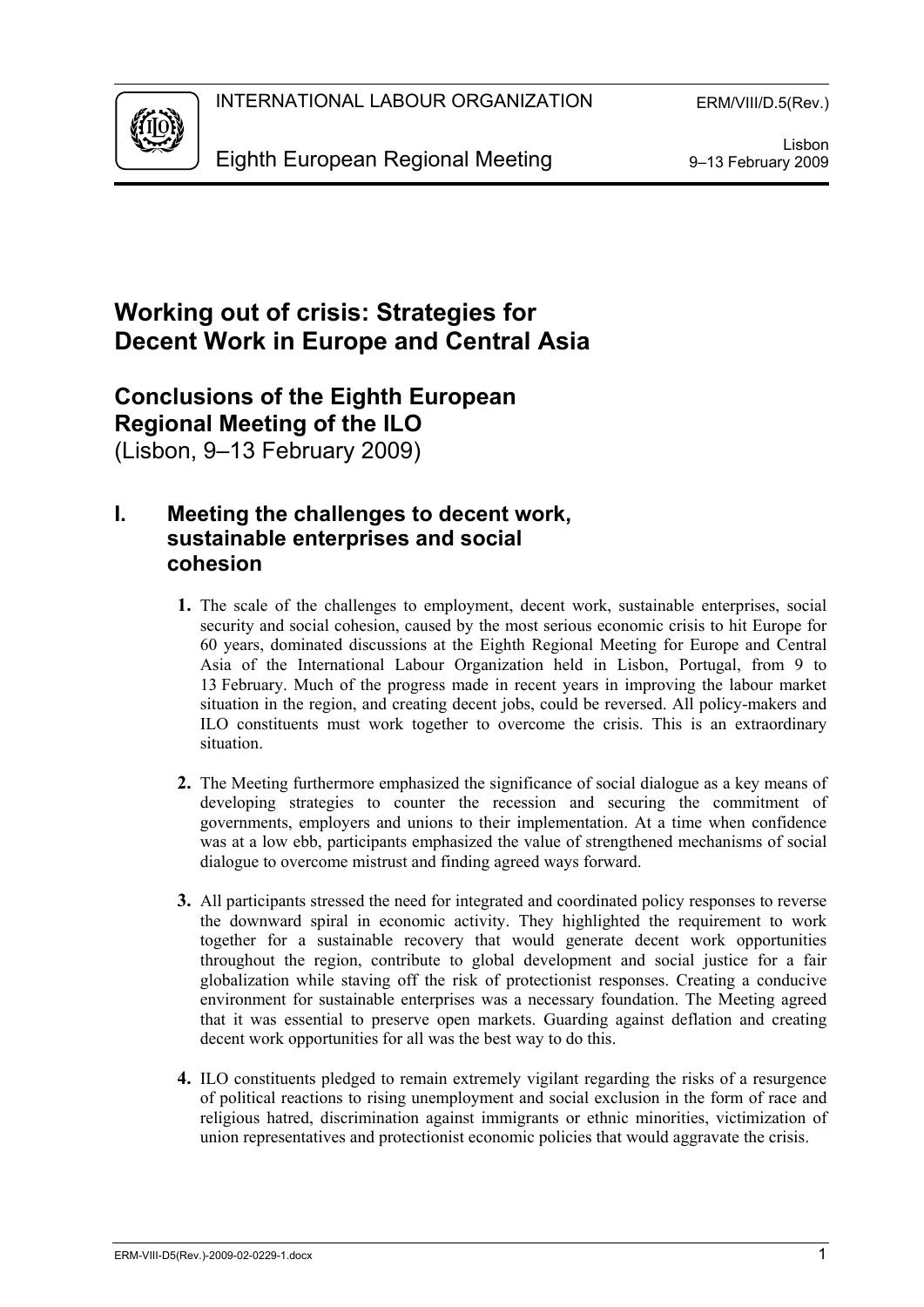- **5.** Representatives of governments, employers' and workers' organizations examined a series of Reports by the Director-General and discussed strategies for working out of the crisis that place Decent Work as a key element in policies for recovery and reform. They recognized that each country of the region needed specific approaches to national priorities while a region-wide strategy was also needed to buttress social cohesion and maximize the positive effect of stimulus measures on enterprises, jobs and incomes. They recognized the need for concerted action and solidarity within and between the countries of the region.
- **6.** The Meeting also underscored the importance of the region playing a leading role in developing and implementing globally coordinated responses to the crisis based on the 2008 ILO Declaration on Social Justice for a Fair Globalization (Social Justice Declaration) and its accompanying resolution.
- **7.** The Social Justice Declaration recognizes the ILO responsibility to examine and consider all international economic and financial policies in the light of the fundamental objectives of social justice. The crisis imparts added urgency to the Declaration's objective of strengthening the ILO's constituents' capacity to address the challenges of an ever more closely integrated global market economy. It furthermore highlights the vital importance of ensuring that policies for recovery and reform build the strong foundations for social justice essential to a fair and sustainable globalization. Participants recalled the commitment in the Declaration that "the violation of fundamental principles and rights at work cannot be invoked or otherwise used as a legitimate comparative advantage and that labour standards should not be used for protectionist trade purposes".

#### **(i) Impact of the crisis on employment and labour markets**

- **8.** The severity of the economic crisis is affecting a large number of workers on the labour market including many who had secure jobs. In a number of countries women, young people and migrant workers are particularly affected as temporary and short-term contract employees are laid off. Vulnerable groups on the labour market are a cause for concern as they have less access to social protection. In countries where social security systems are weak, laid-off workers are likely to be forced into the informal economy where most women and men struggle to survive. Until more normal conditions return to credit markets, the threat of wage cuts, further lay-offs and rising unemployment will remain.
- **9.** Restoring growth, increasing its employment content and making it less volatile in the future are essential to the successful pursuit of the Decent Work Agenda. In this respect, it is vital to ensure that:
	- coordinated economic stimulus packages are designed to expand aggregate demand, avoid deflationary spirals and to maintain employment and decent work opportunities;
	- **F** reformed finance markets supply the capital needed by sustainable enterprises for productive investment and decent work;
	- sustainable enterprises, particularly smaller firms, are assured of adequate financing and readied for the recovery;
	- fundamental principles and rights at work are safeguarded and international labour standards of particular relevance in the crisis promoted;
	- **Public investment and public procurement respect fundamental human rights at work;**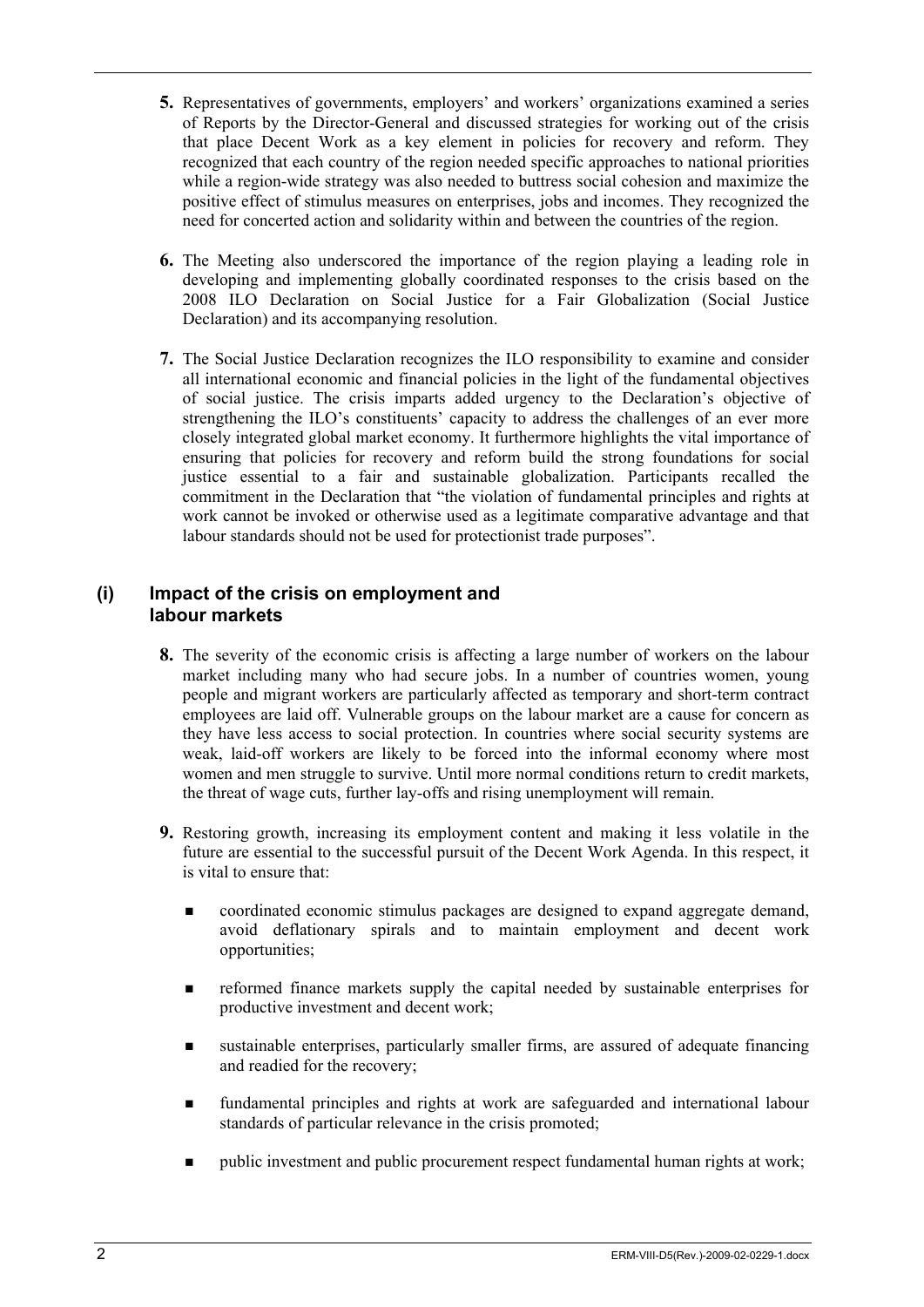- skills development, quality training and education opportunities are increased to prepare for recovery;
- institutions for social dialogue are fully utilized to share information and determine agreed policy responses;
- the most vulnerable members of the population are well protected and workers do not become separated from the labour market or become working poor;
- employers, wherever possible, retain workers who will be needed when markets recover, such as through agreements on shortened working hours to maintain employment; and
- opportunities to invest in jobs and infrastructure are seized, including for a low carbon economy.

#### **(ii) Creating conditions for stable and sustainable growth**

- **10.** Many countries in the region have recently announced stimulus packages to mitigate the consequences of the recession. The magnitude and content of the packages adopted vary significantly. Further attempts to promote coordinated action across the region may be required to gain the full advantage of the multiplier effects of all countries moving at the same time to inject spending power into the European economy.
- **11.** A new stronger international regulation of finance markets is needed to prevent the build up of the systemic risks that the previous arrangements have failed to cover. From the perspective of the productive economy, the key issues are stability in the provision of capital and incentives to ensure that medium to long term productive investment and employment is favoured over short term speculation. Commitment to a new system that will prevent the excesses and abuses of the past is a key part of restoring confidence of workers and enterprises in the globalization process.
- **12.** Such measures should be coordinated with the region's global partners, not least because uncoordinated measures can lead to countries trying to block the "leakage" of their stimulus through protectionist measures. Europe should lead the way in maintaining and expanding development aid and other investment flows to vulnerable countries. In addition to having a specific European dimension, policy responses should also be part of a global effort to stimulate a recovery leading to a more sustainable path for a fair globalization.

#### **(iii) Sustainable enterprises**

- **13.** Promoting an environment conducive to sustainable public and private enterprises is a vital foundation for recovery, growth and poverty reduction. Restoring a more normal supply of working and medium- to long-term investment capital is an urgent priority to avoid serious damage to the productive base of a number of countries. Smaller enterprises are experiencing particular difficulty in restoring credit lines. Measures such as access to financing (e.g. credit, leasing, venture capital funds or similar new types of instruments), enabling policies and regulations, and support to entrepreneurship can boost the capacity of small and medium-sized enterprises – including cooperatives and social enterprises – to maintain employment and create new jobs.
- **14.** An important element of a conducive environment for sustainable enterprise is a wellfunctioning financial system providing the lubricant for a growing and dynamic private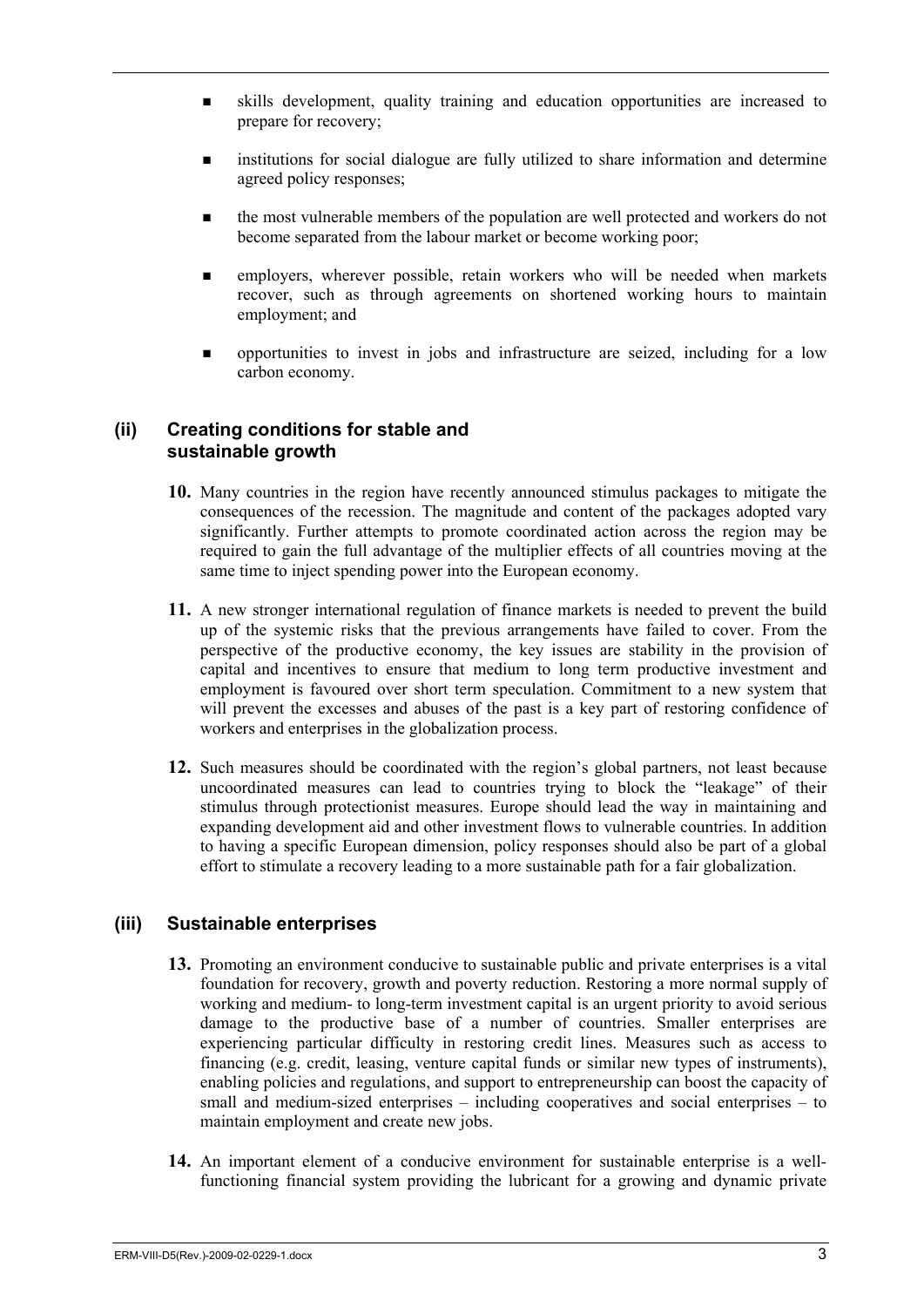sector, as envisioned in the conclusions of the 2007 International Labour Conference. Stable and trustworthy capital markets for the supply of investment and working capital are vital to sustainable enterprises and decent work.

**15.** Especially during the recession many enterprises may wish to extend or develop their use of corporate social responsibility initiatives to complement their pursuit of sustainable strategies and outcomes. In this regard, the ILO Tripartite Declaration of Principles concerning Multinational Enterprises and Social Policy provides guidance on good corporate behaviour and citizenship.

## **II. Labour markets and the challenges ahead**

**16.** Six key themes in the labour market challenges facing the European and Central Asian region in the period ahead were examined in detail by the Meeting.

#### **(i) Economic context and employment situation**

- **17.** The crisis is affecting all ILO constituents. Solidarity and coordinated action between and amongst these constituents are essential to guarantee a sustainable recovery and growth in employment.
- **18.** There was a broad consensus regarding the need for greater policy coherence at national, regional and global levels, particularly between the EU and international financial institutions' anti-crisis programmes in Europe and Central Asia, and through the increased use of processes like the European Economic Recovery Plan.
- **19.** The Meeting noted that action had been, and continues to be, taken to resolve the problems of the financial sector and implement stimulus packages to boost the economy. The need for coordinated and coherent global action to regulate the financial sector to bring the liquidity, stability and equity required for sustainable and stable growth of enterprises and jobs was highlighted.
- **20.** To mitigate the impacts of the crisis and prepare the recovery, the Meeting underlined a series of measures that are needed and where the ILO has added value in terms of knowledge, experience and partnerships. There is a need to avoid protectionism in all its forms, which can only exacerbate the effects of the crisis in the longer term. There must be sufficient liquidity in financial systems at the national, regional and global levels to allow investment, expanded employment and sustained consumer demand. It is necessary to also avoid the risk of a downward spiral of wage cuts and "beggar-thy-neighbour" policies across the region. Investment should be increased in a range of infrastructure projects, including those aimed at a low carbon economy and particularly through small and medium enterprises.
- **21.** Containing and overcoming the impact of the crisis can be facilitated by improving coherence between macroeconomic and employment policies. Delegates from across the region emphasized strongly that now is the time to invest much more in active labour market policies and programmes to train and retrain workers for the recovery with the skills they need for the future. Cuts in education and training should be avoided and wherever possible increased investments undertaken to prepare women, men and young people for employment. The lifelong learning approach to education and skills needed to be further reinforced to prepare for recovery.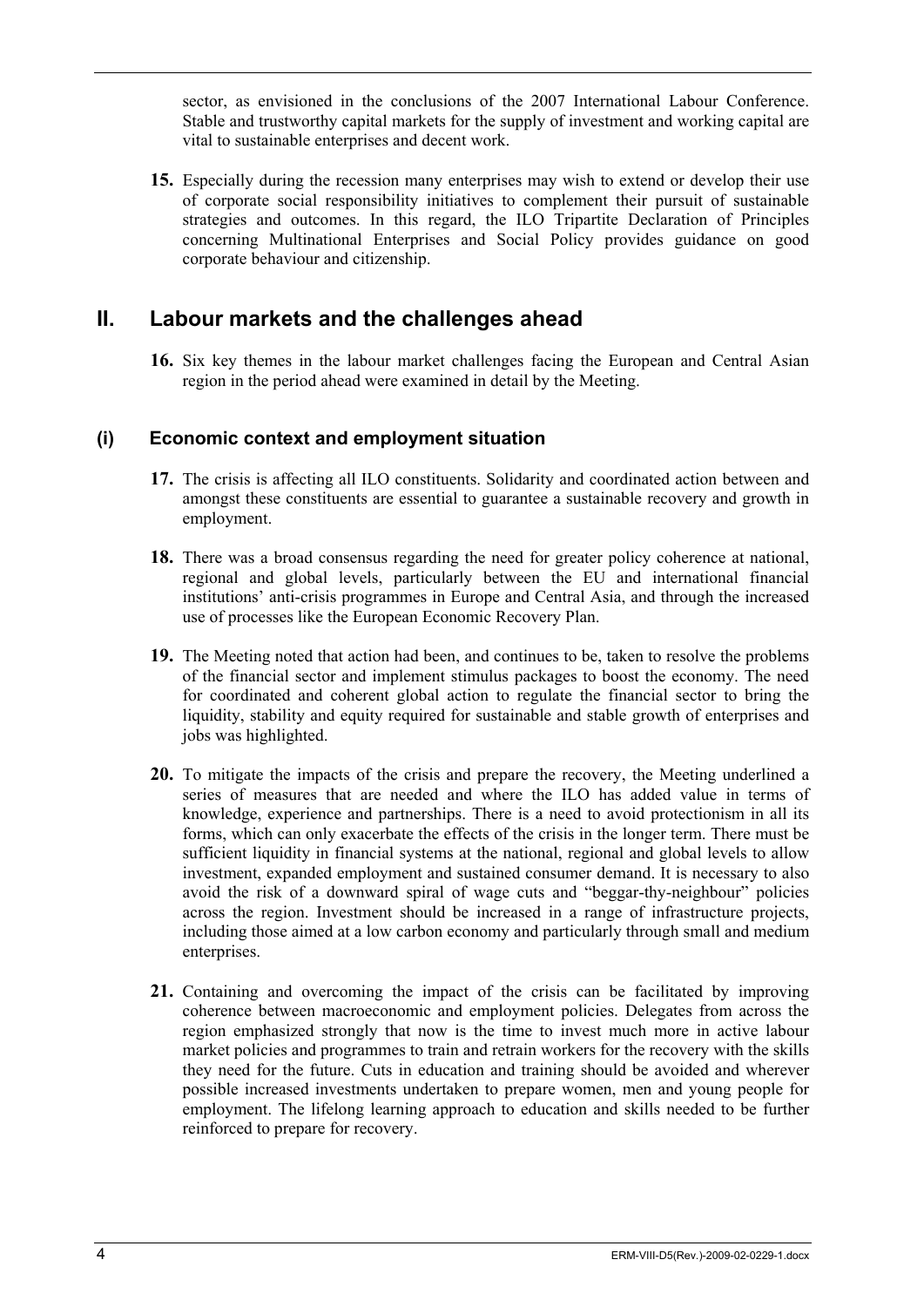**22.** Job-placement schemes and targeted employment services free of charge to jobseekers should be developed, enlarged and improved with a special focus on workers facing the greatest difficulty in re-entering the labour market. Policies to maintain and create employment should assist those more vulnerable to exclusion from decent work opportunities, such as women, workers at the start and towards the end of their working life, migrants, minorities, workers in precarious forms of employment and those engaged in informal working arrangements. Employment policies should aim to encourage employers to wherever possible retain workers who will be needed when markets recover, hire new employees and prepare workers for a continuously changing labour market.

#### **(ii) New wage challenges**

- **23.** Common concerns were shared by governments, and employers' and workers' organizations around the rise in atypical and low-paid employment. Participants stressed the importance of social dialogue for shaping social and economic policies, including wage policies. In this context, the significance of collective bargaining was also highlighted as an efficient means to adjust wages to changing market situations so that they can be aligned to productivity levels, taking into account inflation, thus providing decent work for all. The need to respect and safeguard the freedom and autonomy of social partners in fixing wages through collective bargaining was voiced by both Worker and Employer representatives. Concern was also expressed with regard to the decline in collective bargaining coverage and the fall in the wage share of GDP in many countries. Some suggestions were put forward to counter these trends including through extension mechanisms of collective agreements and procurement policies, among others.
- **24.** There was consensus among all participants about the need to respect national industrial relations practices in wage determination. Many highlighted the diversity of minimum wage-fixing mechanisms across countries. The Meeting stressed the need, especially in the present economic downturn, to protect decent working conditions of those worst hit by the crisis, many of whom are women, as a means to avoid further fragmentation of labour markets and preserve social cohesion. Many delegates requested that the ILO continue to produce comparative data and information on wage developments and share good practices with a view to assisting national actors and institutions that are ultimately responsible for their wage policy.
- **25.** Many enterprises are resorting to short-time working or extended temporary shutdowns during the slowdown. Such measures may help secure the survival of enterprises and their longer term competitiveness. Such arrangements though should be negotiated and should accommodate the needs of individual workers, including their family responsibilities.

#### **(iii) Fundamental rights at work and international labour standards**

- **26.** The ILO Declaration on Fundamental Principles and Rights at Work (1998) is an important defence against the risk that recession may lead to an increase in worker exploitation. The European and Central Asian region is very close to achieving 100 per cent ratification of the eight Conventions referenced in the Declaration. The Meeting pledges to increase its efforts to promote full respect for fundamental principles and rights at work.
- **27.** The Meeting stressed that freedom of association and the effective recognition of the right to collective bargaining are particularly important to enable the attainment of the four strategic objectives of the Decent Work Agenda. These rights are universally recognized as fundamental, are enshrined in international labour Conventions No. 87 and No. 98 and their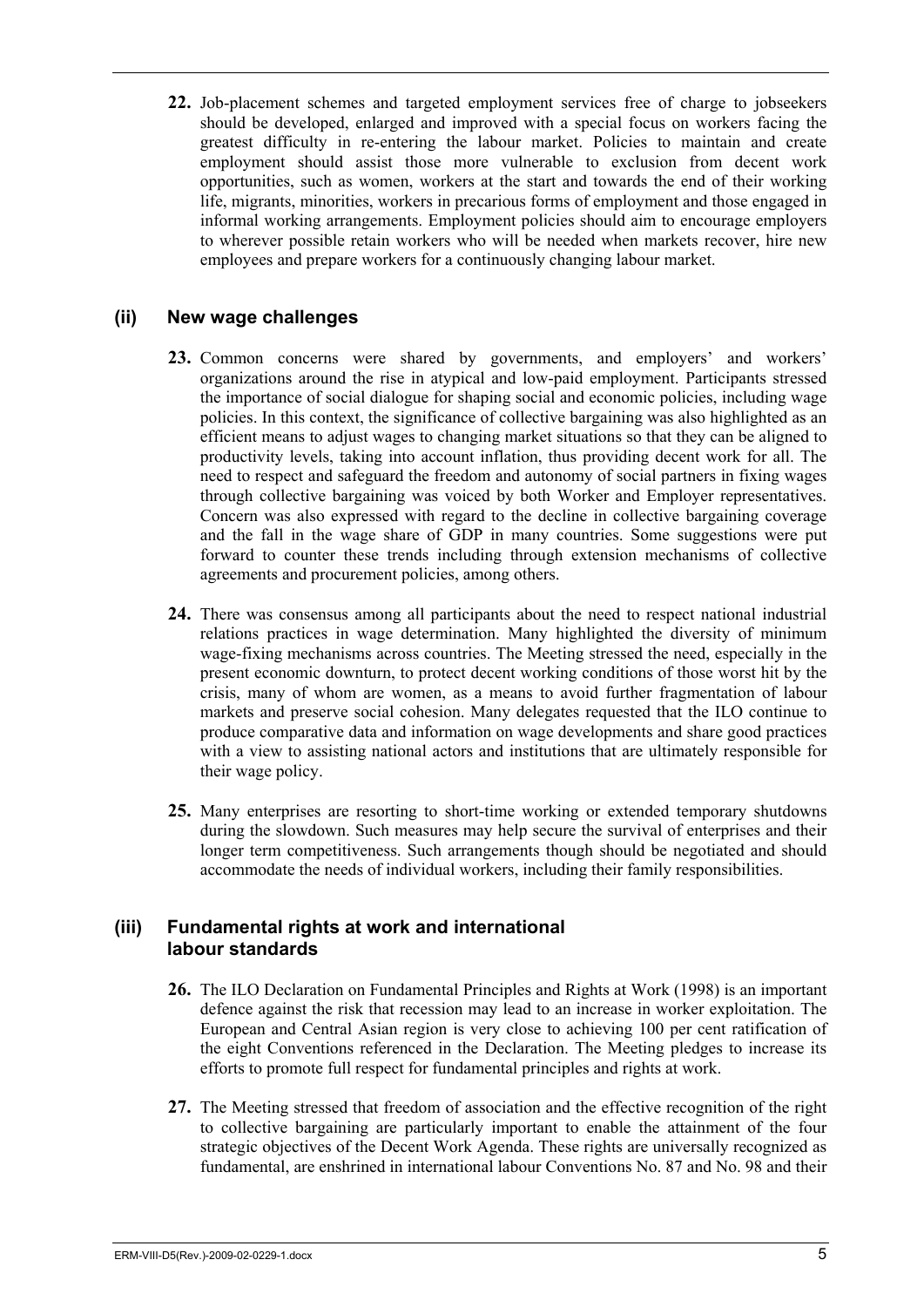application is monitored by the ILO supervisory system. The Meeting recalls that the right to freedom of association applies to employers and workers.

- **28.** It is of key importance to ensure that the interpretation and implementation of freedom of association and collective bargaining at regional and subregional level is fully consistent with international labour standards and the ILO supervisory system.
- **29.** The Conventions and Recommendations of the ILO constitute a rich reference of international labour standards many of which articulate principles of particular relevance during periods of economic difficulty. International cooperation to counteract the crisis is greatly facilitated by the large measure of mutual understanding and common practice in the region regarding the application of ILO standards. The Meeting encourages Members to avail themselves of the advice and support of the ILO when planning changes in labour laws which should also aim to enable increased ratification of up to date Conventions.
- **30.** The Meeting noted that all countries of Europe and Central Asia had ratified Convention No. 111 on discrimination in employment and occupation and expressed interest in strengthening the status of the Convention and extending the seven prohibited grounds of discrimination listed in this instrument. It also suggested that the International Convention on the Protection of the Rights of all Migrant Workers and Members of the Family, designated a core human rights instrument in the UN, should be considered for ratification by countries of the region.

#### **(iv) Labour market policies to reconcile flexibility and security**

- **31.** The Meeting discussed the importance of policies that can facilitate labour market adjustments during expansionary periods but also in the context of the current financial and economic crisis. The flexicurity approach, supported by the interaction of employmentpromoting macroeconomic policies, skills training and lifelong learning, job-search assistance, active labour market policies, adequate social security coverage and effective social dialogue, offered a useful policy mix to balance flexibility and security for enterprises and workers.
- **32.** With a well-balanced policy mix, flexicurity can respond to changing market and technological conditions without compromising worker security. The appropriate balance of interest between enterprises and workers can effectively be determined through negotiations involving governments, and employer and worker organizations making full use of the Decent Work Agenda.
- **33.** The ILO's Global Employment Agenda offers a well-balanced approach which seeks to ensure both the security workers and employers need to invest in improved productivity and the flexibility they need to adapt to changing market and technological conditions.

## **(v) Social dialogue**

**34.** Counteracting the adverse impact of the recession on labour market conditions and contributing to recovery efforts requires well designed policies and programmes appropriate to specific country situations. Social dialogue at appropriate levels from the workplace to the national, as determined by the parties, is an important mechanism for developing broad-based support and commitment to efforts to overcome the crisis and build a better future for working women and men.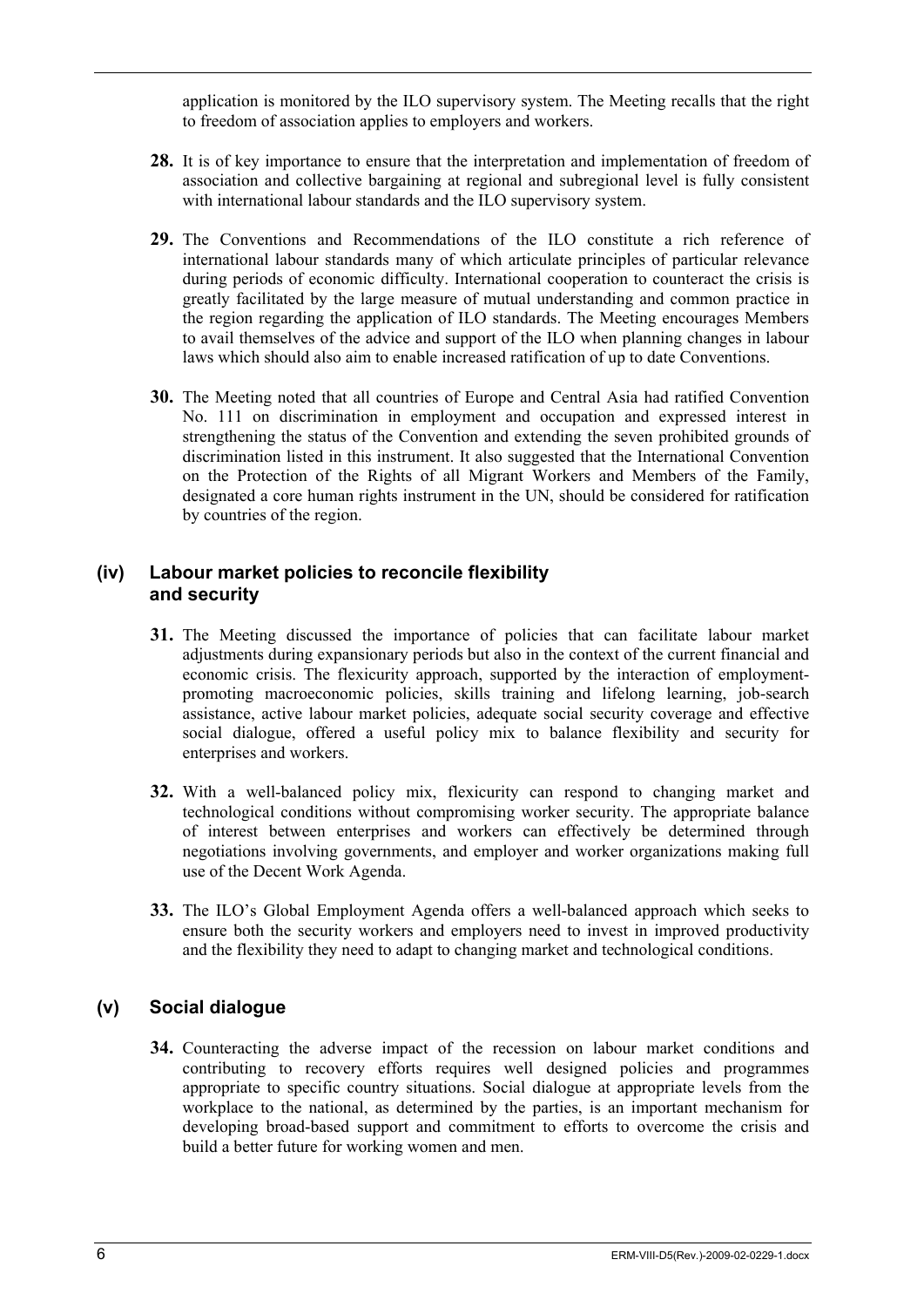- **35.** The Meeting heard encouraging reports of a wide variety of social pacts and labour agreements reached despite the pressures of economic setbacks. Given the interdependence of economic and social conditions, the need for various forms of international dialogue is increasing within multinational enterprises, at sectoral level and in relation to coordinated recovery measures.
- **36.** The Meeting stressed that good labour–management relations can help to mitigate hardship, facilitate recovery measures and contribute to fair sharing of adjustment costs. Crisis-related measures have been increasingly on the agenda of the tripartite and bipartite negotiations and consultations since the beginning of this year; collective bargaining can help overcome difficult situations related to restructuring in many enterprises.
- **37.** Labour administration and inspection services should be maintained and, if necessary, strengthened and modernized. Responsive and well-qualified labour administration and inspection services provide protection for workers and support responsible employers in meeting labour standards. Furthermore their advice can help improve working conditions, productivity and competitiveness. They are needed more than ever during an economic slowdown.

#### **(vi) Social protection and quality of working life**

- **38.** European countries with comprehensive social security systems are better placed both to generate recovery and to protect those made vulnerable by the crisis. Existing social security systems are a major component of the so-called "automatic stabilizers" that act to counter downturns in the economy. In countries without comprehensive systems, the extension of social security to all, including measures to provide basic income to all in need of such protection, and adapting its scope and coverage to meet the new needs and uncertainties generated by the speed of technological, societal, demographic and economic changes is a priority.
- **39.** The reconciliation of paid work with family life and care responsibilities has increasingly been recognized as essential for the quality of working life. Work-family reconciliation policies can be a useful tool to promote gender equality in the world of work as well as to offset the impacts of the crisis on workers with family responsibilities.
- **40.** As the recession deepens, the numbers of unemployed and the length of time they are out of work is rising rapidly all over the region. It is vital to ensure that the unemployed are able to maintain themselves and their families and to not fall into poverty with all the risks this entails of becoming permanently detached from the workforce. Income support should be part of policies to facilitate rapid reactivation of the unemployed into productive employment.
- **41.** In social security systems that include fund-based pension schemes, public support may be needed to ensure that if such schemes are weakened by the steep fall in stock markets they are not forced to sell assets at distressed prices to meet current obligations for retirees. This would further drive down equity prices and threaten future pensions. Looking to the longer term, funded supplementary schemes must become a sustainable part of comprehensive social security systems.
- **42.** The Meeting further requests that urgent consideration be given to new forms of financial support for social investment in vulnerable countries both within the region and in other continents. It is essential that countries most severely exposed to the credit freeze are able to maintain essential social services and poverty alleviation schemes. The ILO is prepared with its Decent Work Agenda to cooperate fully in the development of new integrated approaches to social investment.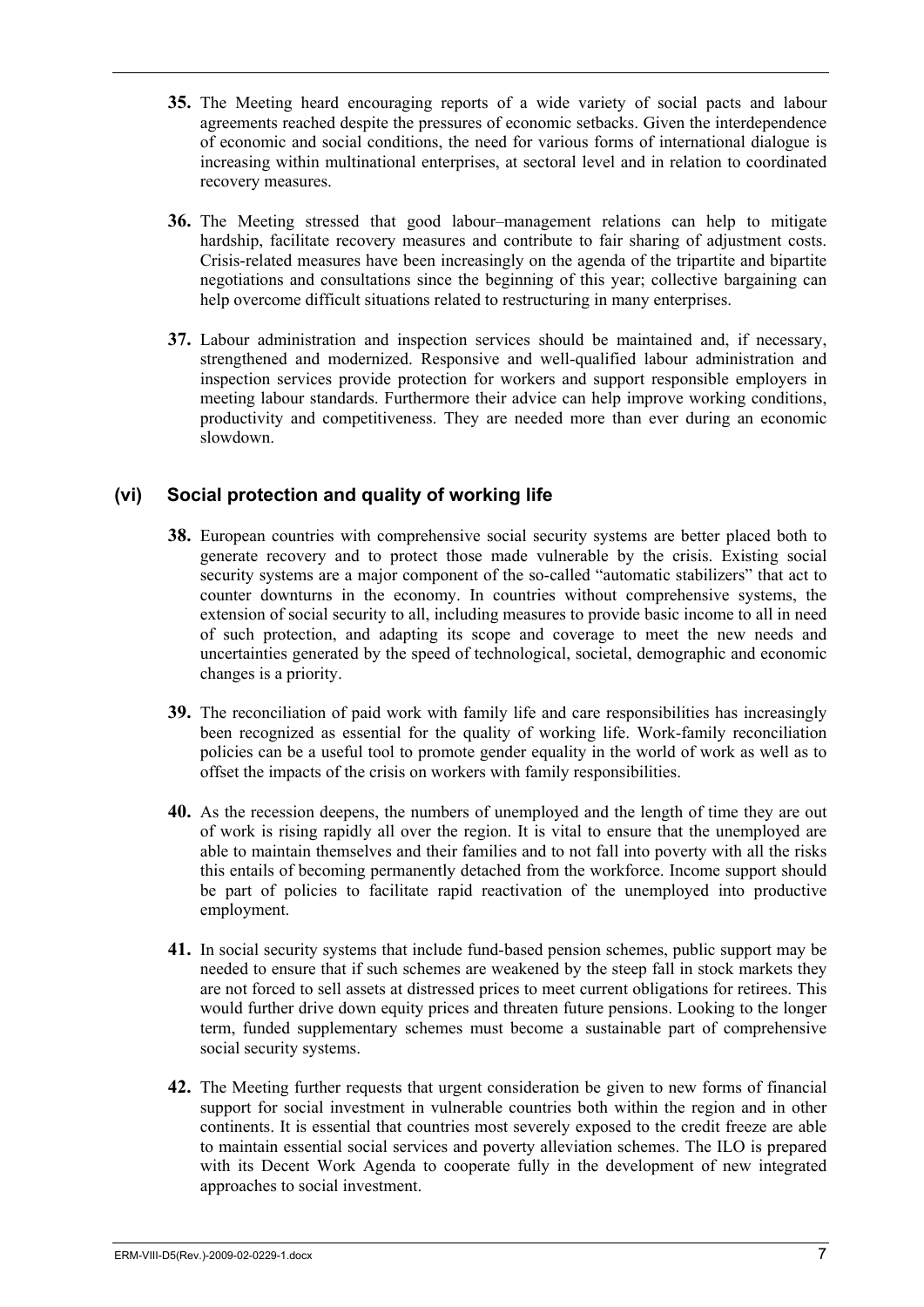## **III. The way forward**

- **43.** The tripartite constituency of the ILO in Europe and Central Asia, aware of the grave risks to the well-being of the people of the region and its partner countries around the world, reaffirm their commitment to the enduring values of the ILO in this its 90th year. Respect for fundamental principles and rights at work, especially freedom of association and the effective recognition of the right to collective bargaining, underpin the social dialogue mechanisms needed to overcome the crisis. They enable the ILO's constituents to express the concerns and interests of the real economy of the region on which its future prosperity depends.
- **44.** The Meeting examined several ways in which the ILO and its constituents could ensure that their concerns for the building of a sustainable recovery and a stronger social dimension to a new architecture for the governance of globalization could be expressed. This would stretch from the search for workplace solutions to the challenges posed by the crisis through enterprise, industrial, national, regional and global forums for discussion and decision-taking. Each of the constituents recognized their own specific responsibilities as well as the value of jointly agreed ways forward. The Organization offers an essential means for constituents to support and strengthen each other in the difficult days ahead and its Office stands ready to assist wherever possible.

#### **(i) Further development of Decent Work Country Programmes**

- **45.** Decent Work Country Programmes have proved to be a valuable means for the ILO and its constituents to develop integrated approaches to the implementation of the Decent Work Agenda. Furthermore they enable a closer collaboration with other relevant international agencies in support of national development priorities. The Meeting calls for the increased participation of constituents in the Decent Work Country Programmes. The Social Justice Declaration requires a refocusing of ILO assistance so as to be more relevant to the needs of constituents. In the period ahead, constituents should review current Decent Work Country Programmes in the light of the challenges posed by the crisis and the adaptation of priorities that may be required
- **46.** The Meeting welcomes the technical assistance Members are giving to the ILO's programmes in the region and urges those in a position to do so to further increase this important means of mutual support.

## **(ii) Regional activities**

- **47.** The Decent Work Agenda should be strongly supported in Europe and Central Asia both as a policy framework for the countries of the region and also as a strategy to underpin international sustainable development policies.
- **48.** The Meeting welcomed the increase in collaboration between the ILO and the institutions of the European Union. It also appreciated the extensive work undertaken by the ILO with countries of South-East Europe and within the Commonwealth of Independent States. Such work is even more needed to support the Decent Work Agenda and integrated responses to the crisis in the region. The usefulness of a peer review process on employment policies in South-East European countries was noted with interest**.**
- **49.** The Meeting requests the ILO to continue to develop its region-wide and subregional activities and further strengthen the cooperation with the European Commission. It is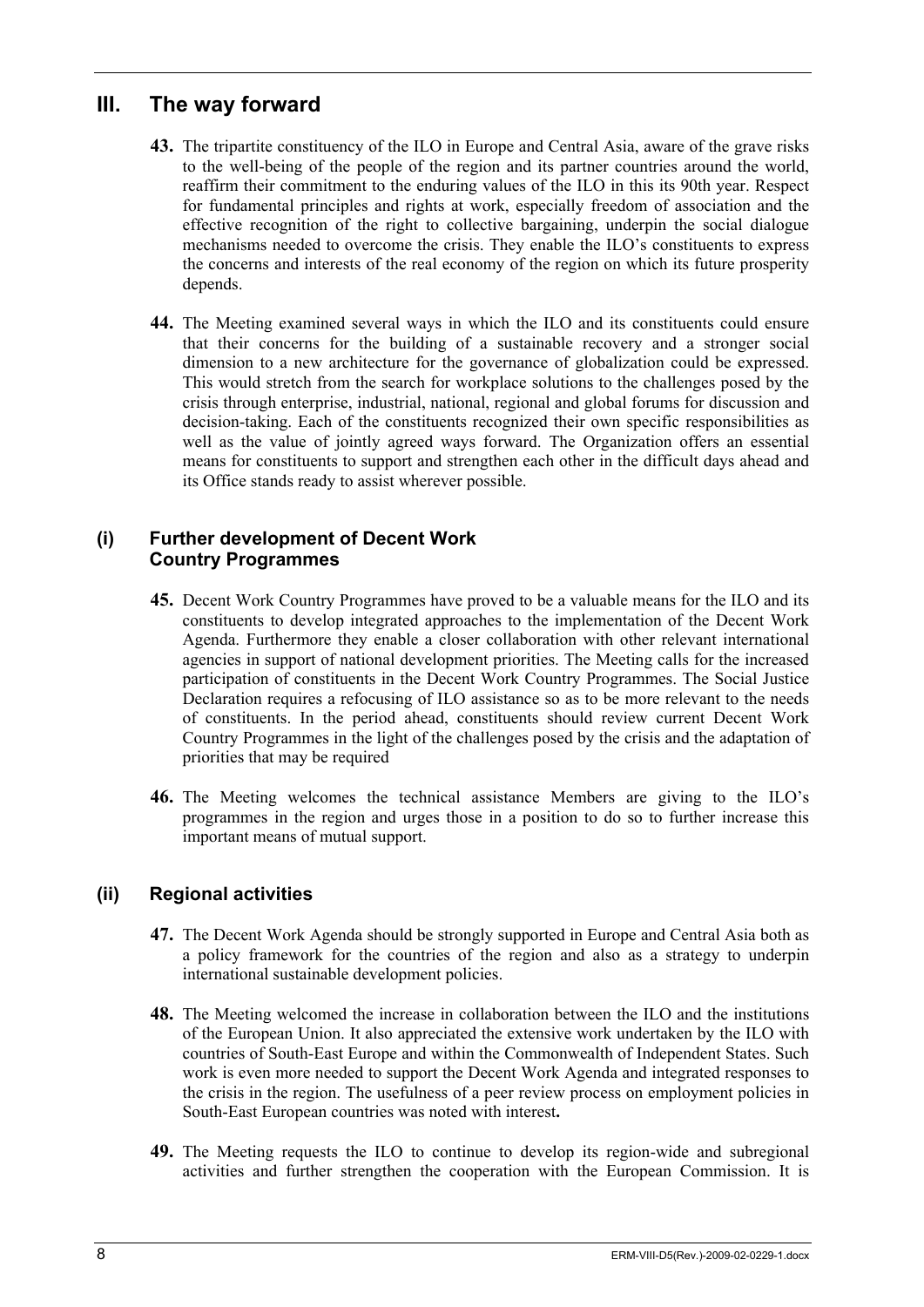essential that activities are subject to regular evaluation so as to strengthen their effectiveness. The Meeting called for a continuation of assistance to countries in need of ongoing ILO support.

#### **(iii) The ILO in the world**

- **50.** The Meeting recognized the growing appreciation of the importance of a strong social and employment dimension to global efforts to roll back the crisis, stimulate sustainable recovery and shape a fair globalization. This calls for a strong role for the ILO in the various forums of discussion and decision taking including the G-8, G-20 and other groupings as well as the United Nations and the multilateral system.
- **51.** The Meeting noted with appreciation the engagement of many European leaders in the process of building a strong role for the ILO into a new more coherent system for the governance of globalization and called for still further efforts in this regard.

#### **(iv) Commitments of constituents**

- **52.** Governments, employers' and workers' organizations at the Meeting stressed the urgent need for effective social dialogue and collective bargaining due to the gravity of the crisis and the serious problems it is causing for enterprises and working women and men.
- **53.** Government representatives reaffirmed their commitment to strengthen the ILO's practice of genuine tripartite dialogue and respect for international labour standards including the promotion of freedom of association and the right to collective bargaining. Governments should facilitate the work of organizations of employers and of workers, strictly applying principles of freedom of association and voluntary membership, and refraining from interference that could restrict the right to freely join those organizations. Independence, democracy and representativity are essential for effective social dialogue
- **54.** Government representatives reaffirmed their commitment to strengthening the practice of tripartite dialogue and to respect international labour standards, including freedom of association and the promotion of collective bargaining

#### **(v) Proposals for future work by the ILO**

- **55.** The Meeting therefore requests the Governing Body to consider the following proposals for activities to support constituents' capacities to respond to the crisis and reach the ILO's objectives in the context of globalization. It is suggested that the Office:
	- (a) continue to monitor and provide fact-based analysis on the employment, labour and social impact of the crisis in the region;
	- (b) assist countries in improving conditions for new enterprise creation and development;
	- (c) provide an assessment of employment and social protection support measures and strive to increase its assistance to countries seeking to build their capacity to administer and finance basic social security systems;
	- (d) target standards promotion activities on up to date Conventions of particular relevance in the crisis;